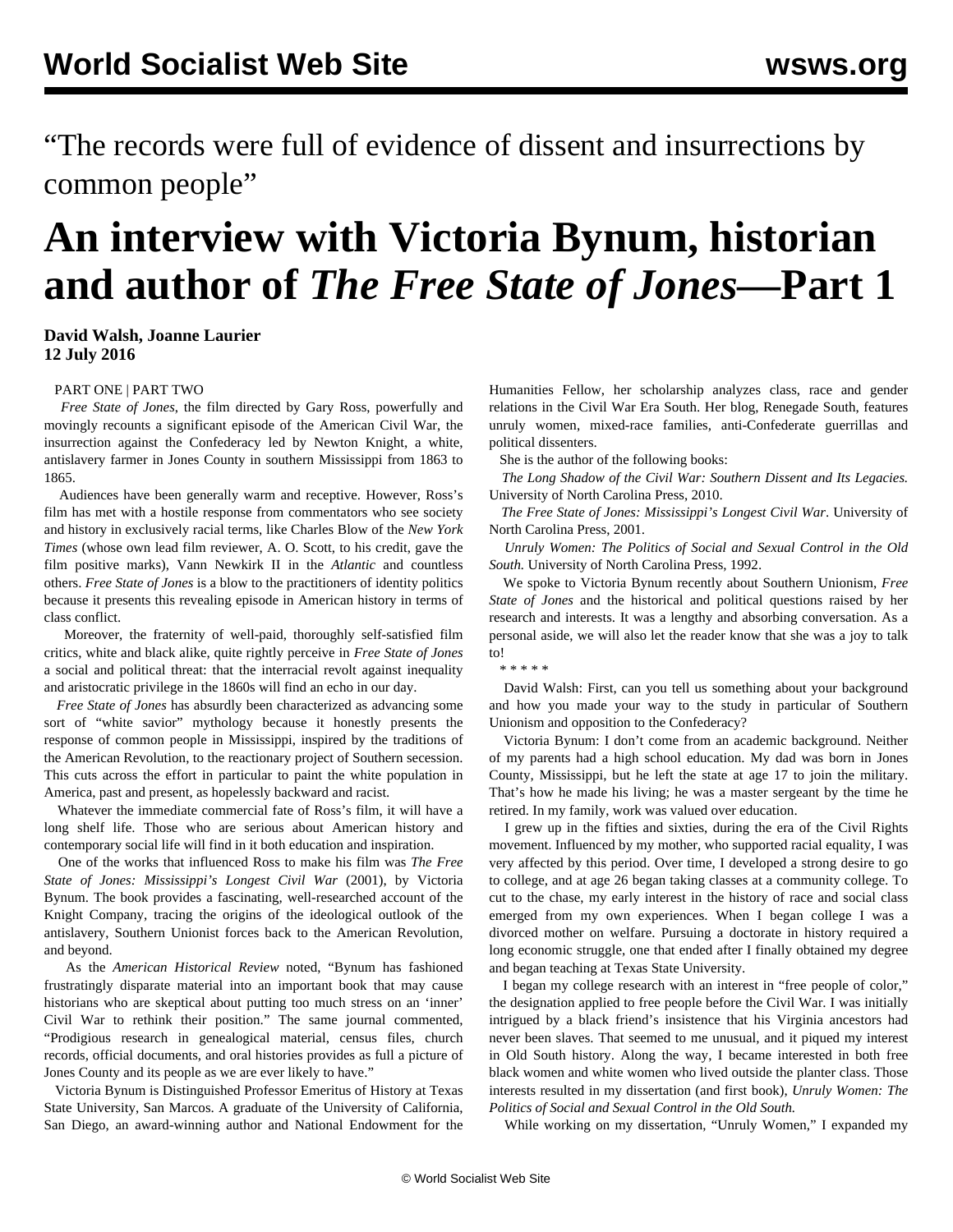research into the Civil War, and that's where I discovered Southern Unionism. The records were full of evidence of dissent and insurrections by common people, and it fascinated me. Here were white nonslaveholding men, women who allied with them, free people of color and slaves—all engaged in acts of subversion against the Confederacy. I had never known that actions like these occurred on the Civil War home front.

 I was only studying North Carolina at the time. But, in the back of my mind, I remembered the story of Jones County, Mississippi, because my father was from there. I remembered reading years earlier in a footnote the legend of how the county supposedly seceded from the Confederacy. I didn't really know what it meant for a county to "secede" from the Confederacy, but it got my attention. So after I completed *Unruly Women,* which included two chapters on Southern Unionism, I decided to make my second book about the county in which my father was born.

 It was a hard history to write because there were not nearly the court records documenting the Jones County insurrection as I'd found for Civil War North Carolina. The North Carolina governors' papers, court and legislative papers, are filled with information on insurrections and inner civil wars for several parts of the state, not just one. The Mississippi archives offered less evidence, but, in many ways, offered the most interesting guerrilla leader of all, Newton Knight.

 In writing *The Free State of Jones,* I decided to draw a broader picture of the region's insurrection by tracing the historical roots of its peoples' ideas about authority, power and legitimate government. That's why the book begins with the American Revolution––and even before. After finishing that book, I expanded my research on Southern Unionism into Texas.

 So I've now published works that trace both the roots of Southern Unionism and the eruption of Civil War guerrilla warfare in three different states. As the stories of Unionism became ever more interesting, it also became evident to me that they are an important and largely unknown part of American history. Even though there have been numerous studies by various historians—I'm not the only one by any stretch—the stories never seem to move far beyond academia and into the popular mainstream and consciousness. That's what I find so exciting about *Free State of Jones*, the movie.

 DW: I would like to know your opinion about the responsibility and job of the historian. We have lived through 30 to 40 years in which the very ability of human beings to determine the truth about the past has been seriously called into question, by postmodernism and other trends. And yet there remain historians like yourself and others who are very committed to historical truth. Our own view is that postmodernism and identity politics are closely related. The conception that there is no such thing as objective truth, that everyone merely has his or her "narrative" has had pernicious consequences. But I will ask your view on the matter.

 VB: My attraction to historical research began before I entered college, and I have always shied away from adhering to any particular theoretical approach that might dictate my response to evidence. Of course, I have been influenced by any number of theories, and those influences show throughout my books. Obviously, Marxist theory influences my analysis of class, whereas postmodernism influences my deconstructionist approach to racial identity. A good deal of feminist theory—which is anything but monolithic—informs much of my discussion of the place of gender in conflicts that appear on the surface to be centered exclusively on males.

 While my overarching thesis statements reflect theoretical influences, my commitment is to historical truth as I perceive it through my own careful analysis of evidence. Within this process, I have little patience for "identity politics." As much as I hate the phrase "political correctness" when applied to liberals and leftists by racists and right-wing extremists, I have come to recognize identity politics—as recently demonstrated by Charles Blow of the *New York Times*—as another pernicious form of political correctness that uses hot-button phrases connected to discrete historical victims (in this case, slaves) to shut down any discourse that threatens that particular victim with a shared stage (say, poor whites).

 For example, Blow's expressed indignation in a *New York Times* op-ed over contents in both the movie, *Free State of Jones,* and my own book not only denies the importance of class to relations between nonslaveholders and slaves, it is thoroughly male-centered, leaving enslaved women with no agency whatsoever in regard to their sexual choices. It is fine to label as potentially "rape" all sexual advances made by slavemasters toward slaves; clearly, slaves had no ability to say "no" to such advances. It is not accurate, however, to label all sexual activity between white men and enslaved women as rape, as Blow also does. His rhetorical point does violence to history.

 Joanne Laurier: Gary Ross's film has come under what we consider to be politically motivated attacks. What is your opinion of the film?

 VB: I've read every review of *Free State of Jones* I could get hold of and have thought carefully about the film myself. My husband and I previewed it on June 2 and we liked it very much. (So, I might add, have the people who have since seen the movie and expressed their opinions to us directly.)

 Frankly, I was relieved by what I didn't see in the movie as well as what I saw. There were so many things that Gary Ross could have done with that story—things one might expect a Hollywood director or screenwriter to do—that he didn't do. He did not, for example, graphically exploit the relationship between Newt and Rachel. He understated it if anything, which caused a number of reviewers to complain that the relationship did not come to life for them. One can only imagine, however, what other reviewers would have said—particularly Charles Blow—if Gary Ross had enlivened the screen with hot sex scenes based on mutual lust.

 And then there are charges by critics that this is just another "white savior" movie. Such charges reflect a lack of knowledge about the role of class in stimulating white disaffection with the Confederacy. To such critics, I would ask: how should one portray these events and remain true to history? This is the true story of a man who actually collaborated with slaves during the Civil War to defeat the Confederacy. During Reconstruction, he worked to achieve rights of citizenship for freed people.

 Are we to pretend that blacks could have achieved such rights without white assistance in the post-Civil War period, a period in which black people were murdered by whites with impunity, not just by the Ku Klux Klan, but by whites who didn't even bother to put the hoods on? If we're going to make historically based movies, we must present the past with factual realism or the endeavor will be worthless.

 Likewise, when I hear some critics argue that Newt Knight should not have been the central character in a movie that includes slaves, I remind them that his remarkable story has never been told to a mass audience. Are we forbidden to tell the story of an ordinary white man who acted in extraordinary ways, simply because too many movies have not presented the history of blacks accurately? We need movies that tell the history of both blacks and whites accurately. Let's tell the story of Newt Knight *as well* as those of Nat Turner and Harriet Tubman, remembering that together, these stories reveal the intersection of class, race and gender in history. Of course there have been "white savior" movies, just as there have been a host of movies that exploit the brutality of slavery by including as much gratuitous sex and violence as possible.

 But Ross's movie is not one of those exploitative films. And that is what I find perplexing about many reviews of it. It's as though some critics haven't paid close attention to the fact that—as several counterreviewers have pointed out—Newt Knight doesn't save anybody. He can't save Moses. He can't relieve the hopelessness that Rachel expresses when she begs him to consider their moving north. The counterrevolution against Reconstruction is still with us today. Where's the "white savior"?